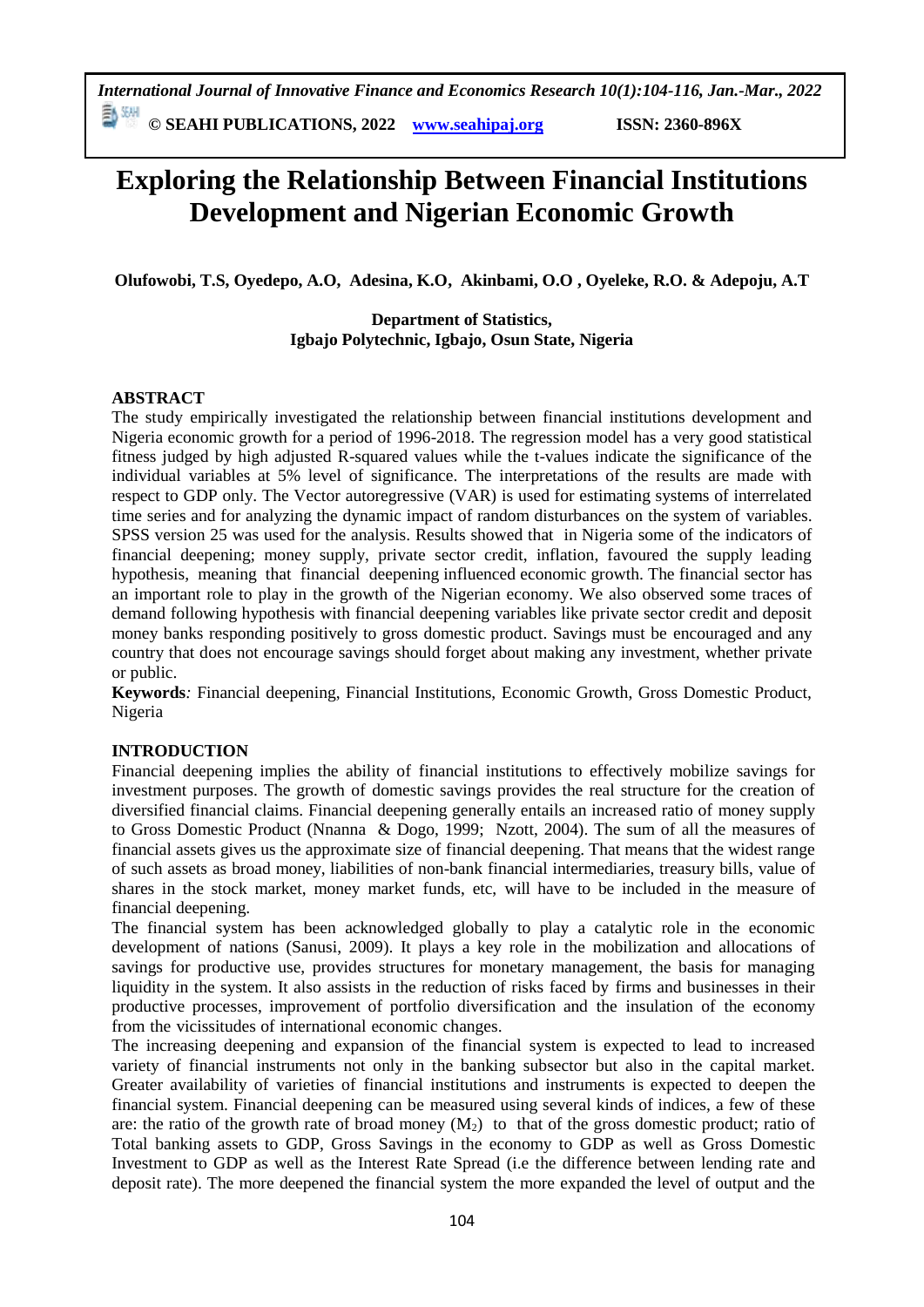rate of growth of output are supposed to be.

Goldsmith (1969) motivated his path breaking study of finance and growth as follows: "One of the most important problems in the field of finance, if not the single most important one … is the effect that financial structure and development have on economic growth." Economic growth cannot be possible without the combined role of investment, labour and financial deepening (Ndebbio, 2004). Though Economists have accepted effects of financial deepening on economic growth, they have not had the same idea about the direction of causality, which means whether financial development causes economic growth or economic growth causes financial development. For instance, Shaw (1973) support that financial development causes economic growth, that is, financial deepening is a necessary pre-condition for economic growth. This hypothesis is usually labeled "supply leading" since it postulates that the presence of efficient financial markets increases the supply of financial services in advance of the demand for them in the real sector of the economy. In contrast to this opinion Patrick (1966) discusses that in the existence of same type of financial regulations, economic growth creates a demand, and financial system gives an automatic response to this demand which causes financial system development. They argue that financial deepening is merely a by-product or an outcome of growth in the real side of the economy. This is called the "demand-following" hypothesis since financial markets develop and progress following the increased demand for their services from the growing real economy.

Theoretically, financial development creates enabling conditions for growth through either a supply leading (financial development spurs growth) or a demand following (growth generates demand for financial products) channel, (Smith, 2007). A large body of empirical research supports the view that development of the financial system contributes to economic growth. Nigeria has experienced growth in the financial sector and consequently increases in financial deepening over time. Growth in financial outlet, development in the money and capital market increases in stocks, and activities in the capital market, increases bank branches, rapid use of credit and debit cards, increasing use of payment technologies like ATM machines(Automatic Teller Machine Technology) and electronic transfer of deposits, expanding Internet banking services, e-banking, and increase in total deposits, (Luis, 2009). Growth in financial sector should translate into the growth of the economy, because growth in the financial sector will make available funds for investment. In the capital market, market capitalization is the most widely used indicator in assessing the size of a capital market to an economy. Before 1988, the total market capitalization was less than N10 billion from 1988 to 1994, it hovered between N10 billion to N57 billion. In 2003, it was N1,3593 trillion, N2.1125 trillion in 2004 and N5.12 trillion in 2006.The market capitalization recorded the highest value of N13.2294 trillion in 2007. But this fell to N9.562 trillion in 2008 due to the global financial meltdown. The percentage market capitalization compared to the economy's Gross Domestic Product (GDP) helps to assess the size of the stock market. In 1981, this was 10.5%, but fell to 7.4% in 1994. It rose again to 9.3% in 1995, 10.6% in 1996; 18.9% in 2003, 25.6% in 2004 and 27.4% in 2005.

The question is whether the development in the financial sector, which has led to financial deepening, has been able to bring about anticipated growth, considering the fact that Nigeria still experiences high level of unemployment, inflation rates are still high, lack of credit for investment, the deposit and lending rates are still very wide apart, there is wide disparity between the lending and deposit rates. Therefore, this study examines the extent to which financial deepening has impacted on economic growth in Nigeria.

The relevance of the financial system to economic growth is not clear-cut. The direction of causality between financial deepening and growth has always been a controversial issue. There are two main opposing hypotheses which are testable: the 'supply- leading' hypothesis versus the 'demandfollowing' hypothesis. Supply-leading emphasizes financial deepening as an important prerequisite for growth. The supply-leading hypothesis suggests that financial deepening fuels growth. The existence and development of the financial markets brings about a higher level of saving and investment and enhance the efficiency of capital accumulation, (Levine, 1993). Demand-following posits that financial deepening follows growth; development of the financial markets is merely a lagged response to economic growth. This implies that any early efforts to develop financial markets might lead to a waste of resources which could be allocated to more useful purposes in the early stages of growth. As the economy advances, this triggers an increased demand for more financial services and thus leads to greater financial development (Lucas 1988, Favara 2003).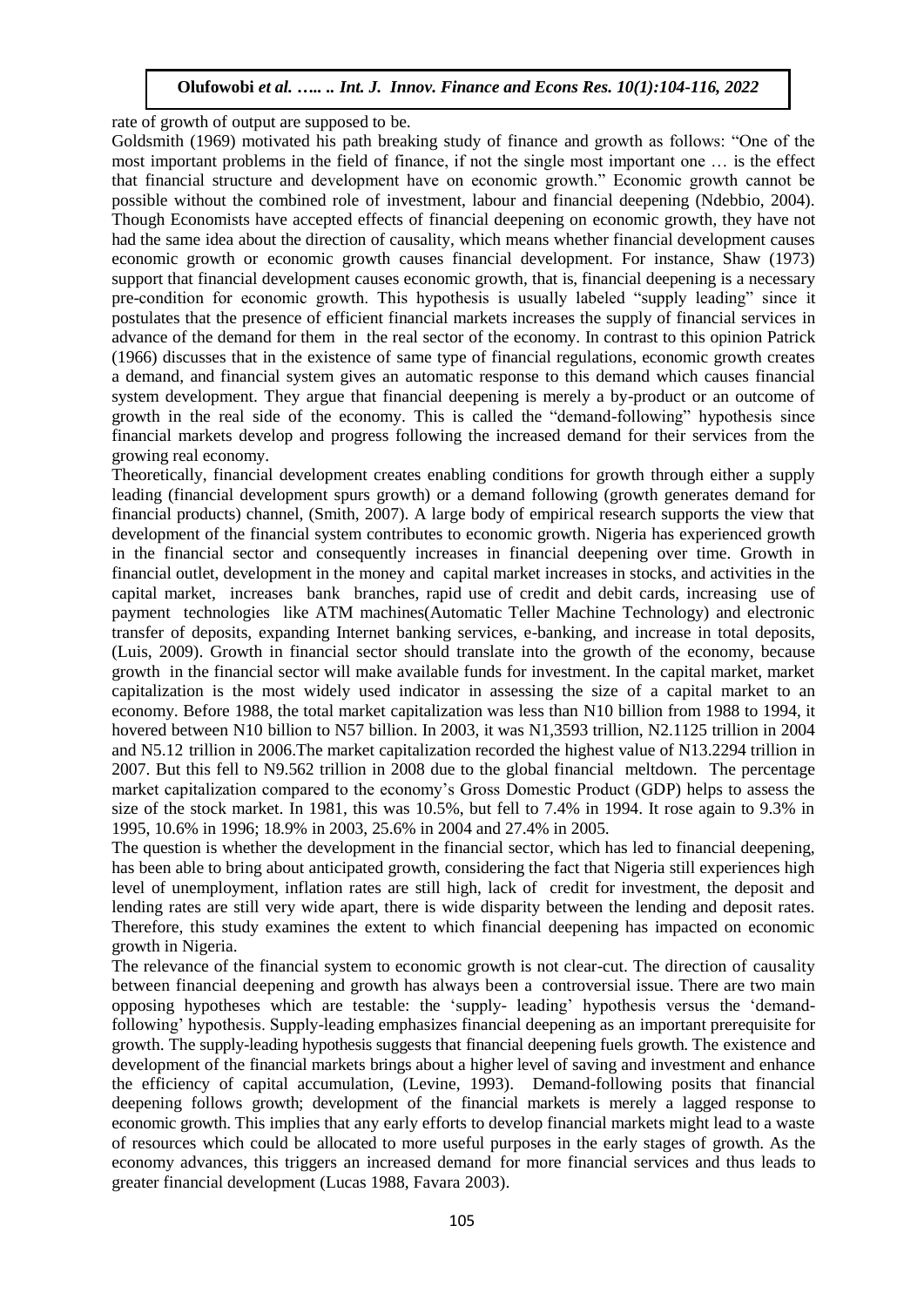Since 1986, the monetary authorities in Nigeria have adopted various measures aimed at deepening the financial system and reducing the level of financial repression in the system. The reform of the financial structure led to changes in Nigeria's financial sector in an effort to foster competition, strengthen the supervisory role of the regulatory authority and streamline the relationship between the public and financial sectors of the economy. Many new financial instruments/assets and techniques have been developed and existing ones have been modified, the financial markets have been adapted to meet new demands and new circumstances. All these have been aimed at deepening the financial system. But how has all these impacted on economic growth in Nigeria. This study, therefore, examine the causal relationship that exists between finance and growth within the Nigerian economy

The main objective of the study is to explore the relationship between financial institutions development and Nigeria economic growth since the onset of financial reforms in 1996 up to 2018

#### **Literature Review**

Financial deepening implies the ability of financial institutions to effectively mobilize savings for investment purposes. The growth of domestic savings provides the real structure for the creation of diversified financial claims. Financial deepening generally entails an increased ratio of money supply to Gross Domestic Product (, Nnanna and Dogo, 1999, and Nzotta, 2004).

Financial deepening can be defined as the effort aimed at developing the financial system that is evident in increased financial instrument/assets in the financial markets – money and capital markets, leading to the expansion of the real sector of the economy (Njiforti et'al, 2007). It is the effort of developing countries to achieve growth through financial intermediation.

The definition of financial deepening in literature reflects the share of money supply in GDP. The most classic and practical indicator related to financial deepening is the ratio of *M2/GDP* which means the share of M1 + all time-related deposits and noninstutional money market funds to GDP in a certain year (Öçal and Çolak, 1999). Financial deepening is thus measured by relating monetary and financial aggregates such as M1, M2 and M3 to the Gross Domestic Product (GDP). M1: Technically defined, is the sum of: the tender that is held outside banks, travelers checks, checking accounts (but not demand deposits), minus the amount of money in the Federal Reserve float.

M2: The sum of: M1, savings deposits (this would include money market accounts from which no checks can be written), and small denomination time deposits M3: M2 plus the large time deposits.

M1, M2, M3 are all measures of money supply, that is the amount of money in circulation at a given time. Generally, the types of commercial bank money that tend to be valued at lower amounts are classified in the narrow category of M1 while the types of commercial bank money that tend to exist in larger amounts are categorized in M2 and M3, with M3 having the largest. The terms M1, M2, M3 refer to the monetary aggregates. For quite some time it was thought that there was a perfect one to one relationship between these numbers and the rates of inflation. Recently this relationship seems to have broken down, and the money supply numbers have lost some of their appeal to market participants.

Shaw (1973) explains the changes in system of finance with a term *financial deepening*. According to this idea, when financial system has achieved a specific depth, credits and deposits maturity would become equal.

Jhingan (2003) defines economic growth as a process whereby the real per capital income of a country increases over a long period of time. According to him, economic growth is measured by the increase in the amount of goods and services produced in a country. Economic growth occurs when an economy's productive capacity increases which, in turn, is used to produce more goods and services.

Economic growth is the increase of per capita gross domestic product (GDP) or other measure of aggregate income. It is often measured as the rate of change in GDP. Economic growth refers only to the quantity of goods and services produced. The term economic growth refers to the increase (or growth) of a specific measure such as real national income, gross domestic product, or per capita income. National income or product is commonly expressed in terms of a measure of the aggregate value added output of the domestic economy called gross domestic product, GDP. In other words, GDP is a measure of the value of all of the goods and services produced in a country in a year. GDP can be calculated as the value of the output produced either in a country or equivalently as the total income, in the form of wages, rents, interests, and profits, earned in a country. Thus, GDP is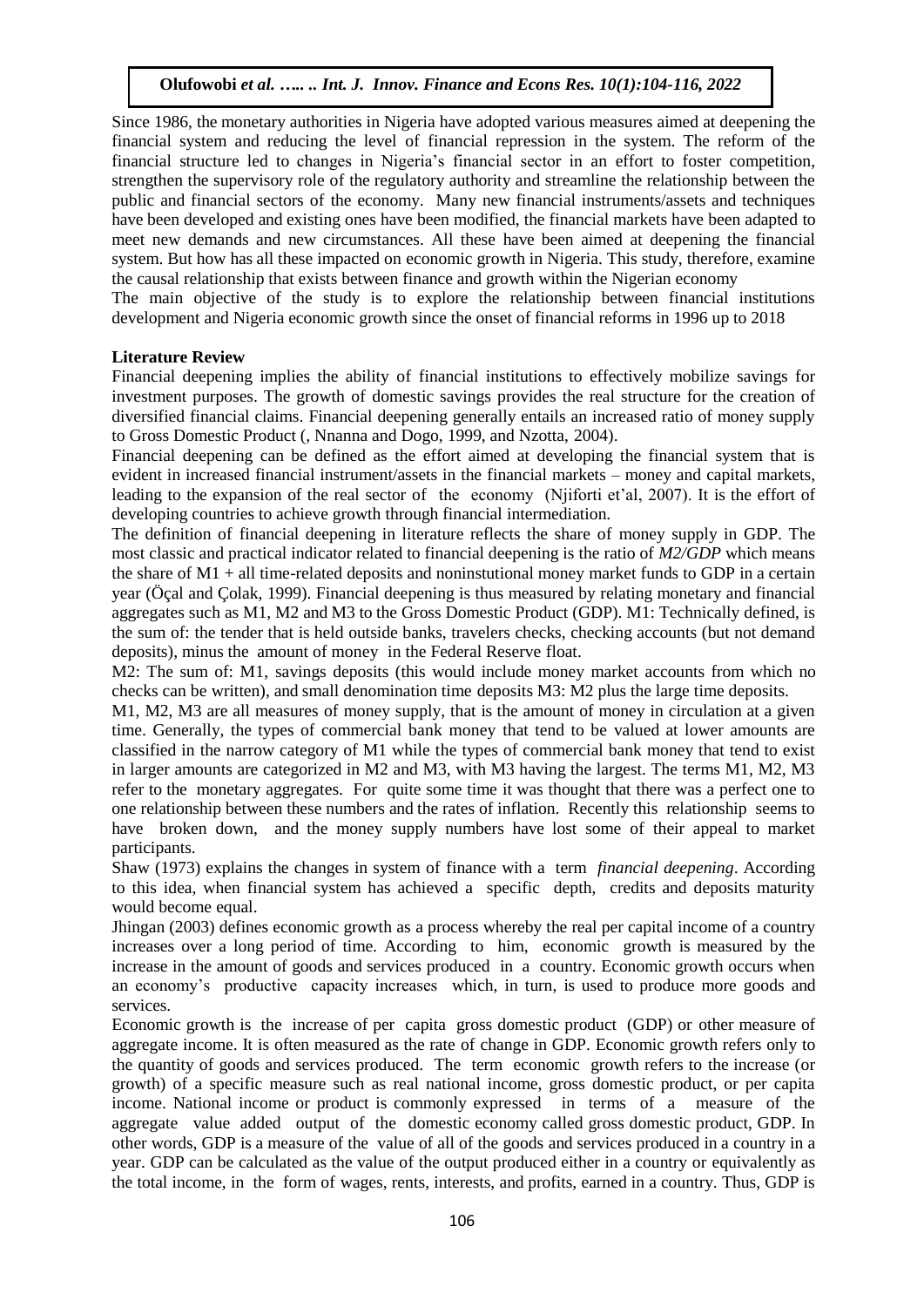also known as output or national income.

#### **Impact of Financial Deepening On Economic Growth**

According to Dancheng (2008), financial deepening plays an important role in economic growth and development:

- i. Financial deepening can improve and enhance the allocation of resources. Finance has the significant function of adjusting economic structure. First, it is to create favorable conditions for readjustment of the industrial structure. In capital market, under the premise of ownership, corporate assets can shift the enterprises resources from industries or enterprises to the higher margin industries and the businesses through securitization form, and change the resource allocation structure, which realize the optimization and readjustment of the industrial structure. Secondly, it is to adjust the industrial structure and expand sources of funds. Readjustment of the industrial structure requires a large amount of incremental capital investment. Thirdly, it is to widen the space of the industrial structure adjustment. Incremental investment is often bounded by the sources of funds. Therefore, changes in the existing resources among different industries and distribution can quickly realize the stock restructuring.
- ii. Financial deepening can promote the capital formation. If a country has not sufficient and sustained capital supply, it cannot form a new economic growth point and promote sustained and stable economic development. However, the capital formation in a region is constrained by the level of savings in the region, but using the direct and indirect means of financing, it can translate directly surplus funds of the inner region, outside enterprises and residents into the investment capital by changing savings into the investment indirectly or directly, this is the basic function of finance.
- iii. Financial deepening can promote the reform of the corporate governance structure. A country's financial development, especially in the development of capital markets, not only provides a convenient channel of financing for enterprises, and financing mechanisms of capital markets can effectively promote the governance structure change of the state-owned enterprises.
- iv. Finance is the core of the modern economy, in the economic operation; it plays an important role in guiding the flow of resources in the country and among countries through special funds flow, which gets scarce resources in the region.

#### **Theoretical Review**

Theoretically, financial development creates enabling conditions for growth through either a supply leading (financial development spurs growth) or a demand following (growth generates demand for financial products) channel. A large body of empirical research supports the view that development of the financial system contributes to economic growth (Rajan and Zingales, 2003). The most influential contributions on the relationship between finance and growth identify financial development as a crucial precondition of long-run growth, suggesting that financial liberalization is an important instrument of economic policy.

#### **The Endogenous Growth Model**

Bencivenga and Smith (1991) and Levine (1991) were among the first to propose endogenous growth models to identify the channels through which financial markets affect long-run economic growth. With the emergence of the endogenous growth theory, the direct and indirect influence of financial markets on economic growth has drawn considerable attention, particularly with regard to sound development strategies.

The endogenous growth models show that economic growth performance is related to financial development, technology and income distribution. The endogenous growth models focus on the relationship between financial development and long-run economic growth, emphasizing that productivity growth is most likely to be the channel of transmission from financial development to economic growth. It is concerned with financial markets, savings, investments, and growth. The argument is that financial markets will raise savings, investment and hence the growth rates.

The endogenous growth model of King and Levine (1993) focuses on the connections between finance, entrepreneurship and economic growth. Financial institutions in this model play an important role in both the monitoring and financing of potential entrepreneurs, in their initiation of innovative activities, and launching of new products.

Initially, in the entrepreneurial selection procedure, the financial intermediary monitors the whole set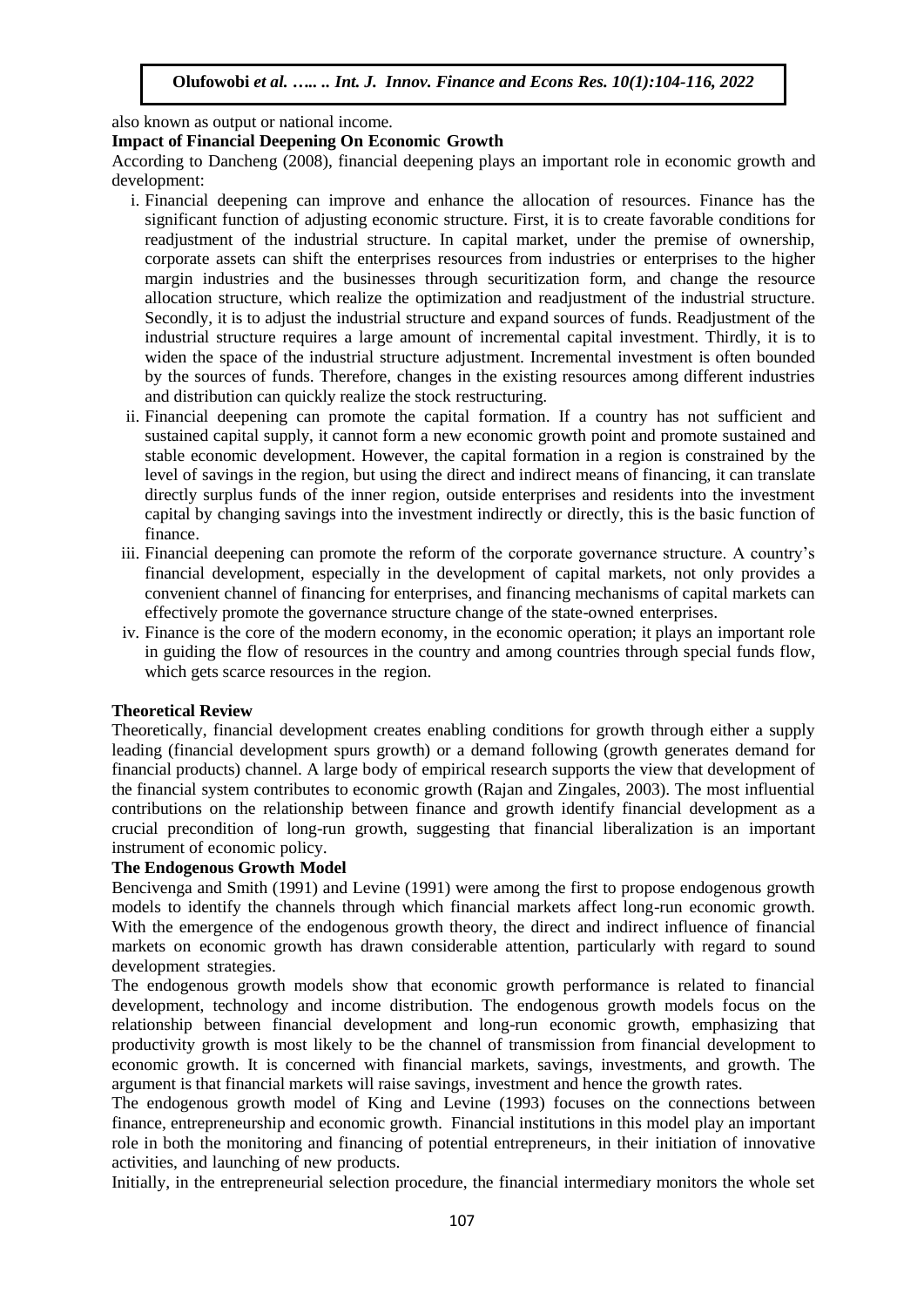of candidates in the market and picks up potential entrepreneurs with the ability to manage innovations in the intermediate goods production technology. Second, the financial intermediary finances the innovative activities. If entrepreneurs are successful, they will enjoy monopoly profits by producing the unique intermediate product at a lower cost than their rivals but charging the same price. However, to produce intermediate goods the successful entrepreneurs need external financing. The financial intermediary evaluates and finances those entrepreneurs while it can pay back the consumers (savers) the interest according to its evaluation of the profitability of those entrepreneurs. Requiring the input of intermediate goods and labor, the production of final goods is also affected by the innovative success − the productivity increases with the technological progress. Of course, the aggregate final goods' production influences the consumers, who also provide the labor in this model, by affecting their optimal choice of intertemporal substitution in consumption.

#### **Harrod-Domar Growth Model**

The economic growth models of Harrod and Domar are based on the experiences of the advanced capitalist economies. They both emphasize the role of investment in economic growth based on the dual characteristics of investment. Firstly, it creates income and secondly, it augments the productive capacity of the economy by increasing its capital stock. The former is regarded as the 'demand effect' while the later is the 'supply effect' of investment.

The Harrod - Domar model provides accurate short-term predictions of growth and has been used extensively in developing countries to determine the required investment rate or financing gap to be covered in order to achieve a target growth rate. It is based on the following assumptions. There is an initial full employment equilibrium level of income. There is the absence of government intervention. The models operate in a closed economy which has no foreign trade. The average propensity to save is equal to the marginal propensity to save. There are no lags in adjustments between investment and creation of productive capacity. Savings and investment relates to income of the same year. There is no depreciation of capital goods.

Based on the above assumptions, Domar's model was built on premise that to maintain full employment equilibrium level of income, aggregate demand should be equal to aggregate supply. Thus, we arrive at the fundamental equation of the model.

∆Iα=Iδ ..................................................................................1

Where I= Investment,

 $\Delta I$  = Changes in Investment,

 $\alpha$  = Marginal propensity to save

 $\delta$  = Net potentials social average productivity of investment (= $\Delta$ Y/I)

Solving equation (1) by dividing both sides by I and multiplying by  $\alpha$  we get:

∆I/I= α δ....................................................................2

This equation shows that to maintain full employment the growth rate of net autonomous investment  $(\Delta I/I)$  must be equal to  $\alpha\delta$  (the MPS times the productivity of capital). This is the rate at which investment most grow to ensure the use of potential capacity in order to maintain a steady growth rate of the economy at full employment. According to Domar, any divergence between the two will lead to cyclical fluctuations. When ∆I/I is greater than δ, the economy would experience boom and when  $\Delta$ I/I is less than  $\delta$ , it would suffer from depression.

Harrod model tries to show how steady growth may occur in the economy. Once the steady growth rate is interrupted, and the economy falls into disequilibrium, cumulative forces tend to perpetuate this divergence thereby leading to either secular deflation or secular inflation. Harrod's model is based upon three growth rates; the actual growth rate (G) which is determined by the savings ratio and the capital output ratio. The actual is given as G=S/C.

Where G is the rate of growth of output in a given period of time, C is the net addition to capital and is given as the ratio of investment to the increase in income  $(I/\Delta Y)$  and S is the average propensity to save APS.

The second is the warranted growth rate GW which is given as the GW=S/Cr where S=APS and Cr= the capital requirement needed to maintain GW. This equation shows that if the economy is to grow at the steady rate of GW. That will fully utilize its capital; income must grow at the rate of S/Cr per year. The third is the natural growth rate. This is the rate of increase in output at full employment as determined by a growing population and the rate of technological progress. Harrod's equation for the national growth rate is Gn. Cr = or  $\neq$  S where Gn is the natural of full-employment rate of growth. For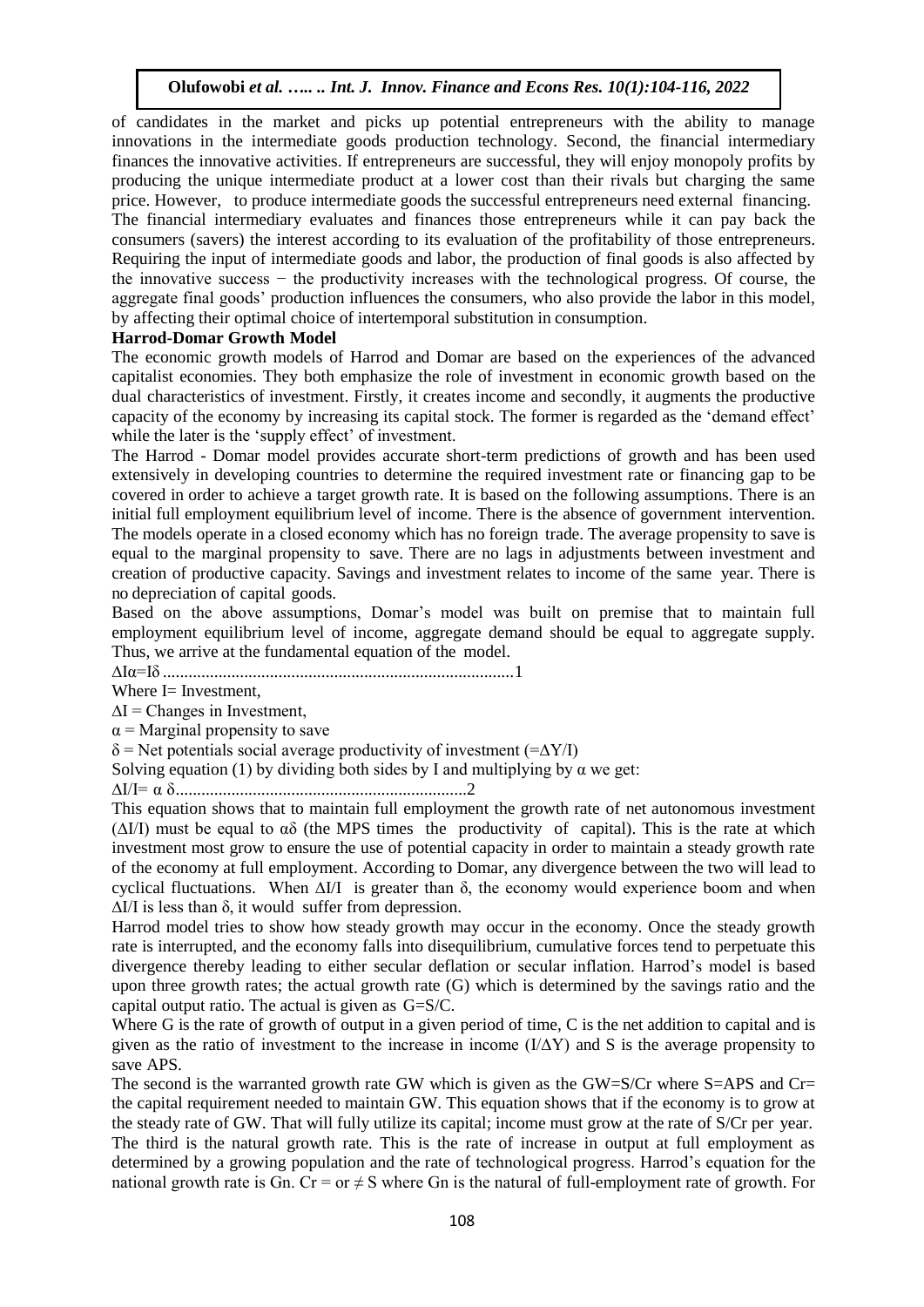full employment equilibrium growth, Gn=GW=G. Any divergence between the three rates of growth would cause condition of secular stagnation or inflation in the economy.

In summary the Harrod-Domar growth model summaries as follows: economic growth will proceed at the rate which society can mobilize domestic savings resources coupled with the productivity of the investment (Somoye, 2002).

#### **Supply - Leading Hypothesis**

The supply-leading hypothesis suggests that financial deepening fuels growth. The existence and development of the financial markets brings about a higher level of saving and investment and enhance the efficiency of capital accumulation. This hypothesis contends that well-functioning financial institutions can promote overall economic efficiency, create and expand liquidity, mobilize savings, enhance capital accumulation, transfer resources from traditional (non-growth) sectors to the more modern growth inducing sectors, and also promote a competent entrepreneur response in these modern sectors of the economy.

According to Mckinnon (1973), a farmer could provide his own savings to increase slightly the commercial fertilizer that he is now using and the return on the marginal new investment could be calculated. However, there is a virtual impossibility of a poor farmer's financing from his current savings, the total amount needed for investment in order to adopt the new technology. As such access to finance is likely to be necessary over the one or two years when the change takes place.

The recent work of Demirguc-Kunt & Levine (2008) in a theoretical review of the various analytical methods used in finance literature, found strong evidence that financial development is important for growth. To them, it is crucial to motivate policymakers to prioritize financial sector policies and devote attention to policy determinants of financial development as a mechanism for promoting growth.

#### **Demand - Following Hypothesis**

The demand-following hypothesis view is that the development of the financial markets is merely a lagged response to economic growth. This implies that any early efforts to develop financial markets might lead to a waste of resources which could be allocated to more useful purposes in the early stages of growth. As the economy advances, this triggers an increased demand for more financial services and thus leads to greater financial development.

Some research work postulate that economic growth is a causal factor for financial development. According to them, as the real sector grows, the increasing demand for financial services stimulates the financial sector (Gurley & Shaw, 1967). .

They argue that financial deepening is merely a by-product or an outcome of growth in the real side of the economy, a contention revived by Demetriades and Hussein (1996). According to this alternative view, any evolution in financial markets is simply a passive response to a growing economy.

#### **Empirical Literature**

Empirical evidence suggests that there are economies that have indeed benefited from well-developed financial systems in the past. For some of the very successful emerging market economies, finance appears to have been a crucial factor for economic success, e.g. in Taiwan (Chang & Caudill, 2005). However, it is not always possible to identify such a strong effect of finance on growth in mature OECD countries (Shan and Morris, 2012). For developing economies, the results are similarly diverse. Some studies find a strong impact of finance on growth while others find the finance-growth relationship to be more complex.

Ndebbio (2014) studied the financial deepening, economic growth and development: evidence from selected Sub- Saharan African countries, argued that the poor growth of output (economic growth) of any country is caused by shallow financial depth, the range of financial assets for that country is narrow. He tried to explain why most Sub – Saharan African countries have low or negative per capita growth rates. He identified a range of financial assets that could adequately approximate financial deepening. Using ordinary least squares (OLS) multiple regression procedure, three modelled equations, were estimated and analysed. A cross-country regression was used for 34 SSA countries. He concluded from his results that financial deepening as represented by the growth rate of per capita (real/nominal) money balances (*GPRMB/GPMB*) and degree of financial intermediation (*FDY*) positively affect per capita growth of output.

Coskun Koçukozmen (2009) in his study; financial development and economic growth: a cointegration approach, examined the direction of the relationship between financial development and economic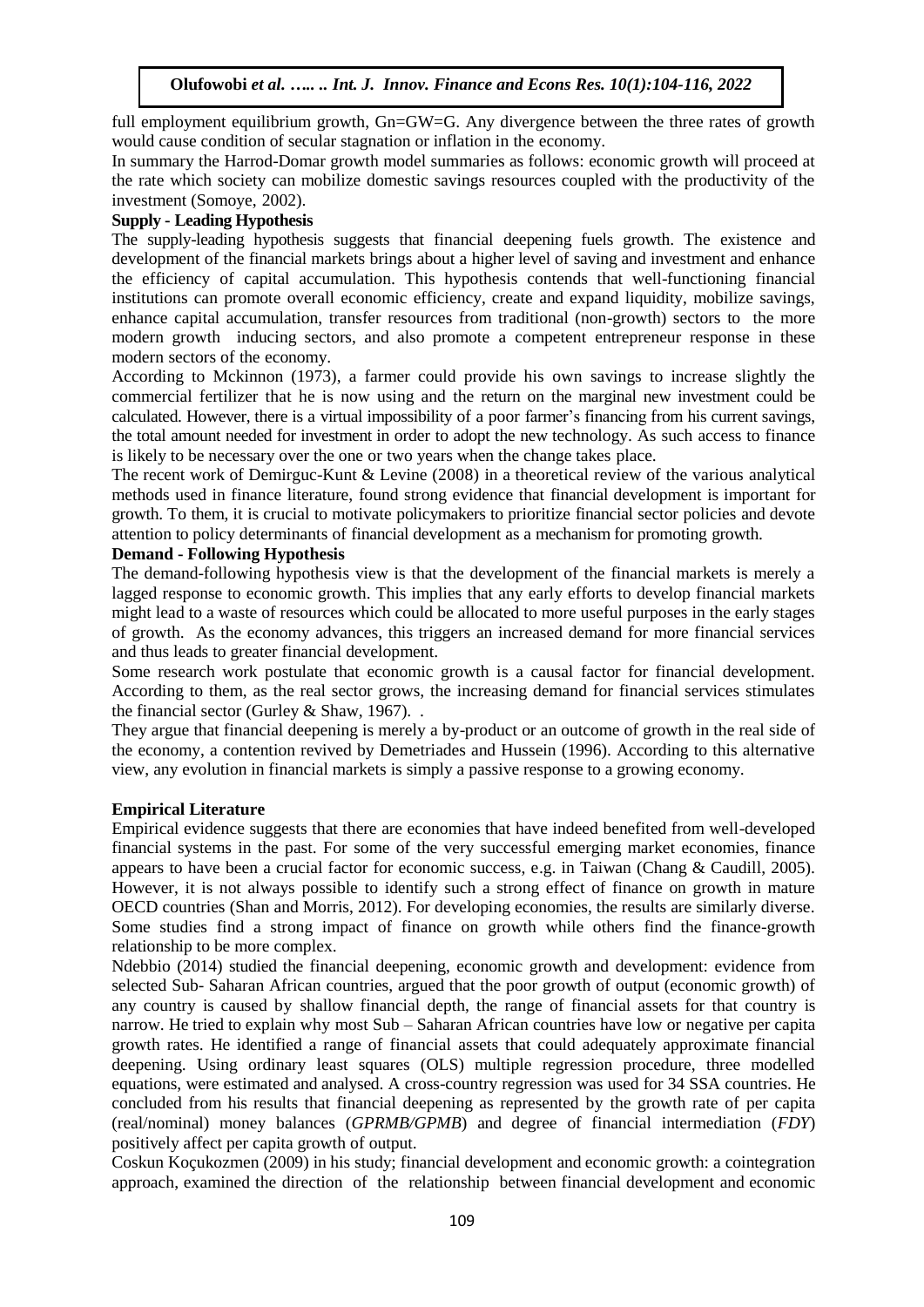growth with Granger Causality test on a quarterly basis between 1991-2008. He used GDP as an indicator of economic growth, and the ratio of M2, M2Y, and M3 money supplies to GDP was used as indicators for measuring financial deepening. The results show that a long term relationship between financial development and economic growth does not exist. He argued that financial systems need developed financial markets, which completed its deepening to affect economic growth positively. The results of Granger Causality also showed that financial development has a positive effect on the economic growth rate in the short run.

Mbutor (2019) analyzed the channels of transmission of monetary policy in the Nigerian economy. Using variables such as GDP, domestic prices, broad monetary aggregates and real effective exchange, he discovered that, the lending rates had the highest impact on GDP, in terms of time of impact, broad money supply had the fastest impact on GDP. He argued that the role of the banking system in propagating monetary impulses to the real sector should be recognized as critical.

Nicholas et'al(2016), examines whether a long-run relationship between financial development and economic growth exists. In their study; Financial Deepening and Economic Growth Linkages: A Panel Data Analysis, the specification used to test for cointegration and causality between financial depth and growth was given as:

Yit = aoi + a1iFit + a2iXit + uit… .........................................1

Where: Yit is GDP per capita; Fit is a measure of financial development; Xit is a set of control variables, and uit is the error term. Their results support a positive and statistically significant equilibrium relation between financial development and economic growth for all different financial indicators that was tested for and in all groups of countries.

Ayadi (2017) examine the structural adjustment, financial sector development and economic Prosperity in Nigeria. They evaluated the structural adjustment program in Nigeria, with a view to finding out if it resulted in an enhanced level of financial development. Using the Spearman rank correlation, they examined the relationship between financial development and economic growth during post-SAP period. They argued that the extent of financial development depends on the volume of bank credit as well as the stock market capitalization. They employed the use of some of the variables identified by Beck et'al (2000) to test whether or not economic growth and financial development co-move since the introduction of structural adjustment in Nigeria. Their results reveal a lack of consistent relationship between financial system development and economic growth in post-SAP Nigerian economy.

Christopoulos and Tsionas (2004), use panel cointegration analysis to examine whether a long-run relationship between financial development and economic growth exists for 10 developing countries over the period 1970–2000. Their findings are supportive to a unique cointegrating vector between growth, financial development, investment share, and inflation, and to unidirectional causality from financial depth to growth.

Oya Pinar and Evren Damar (2006), examines the financial sector deepening and economic growth: Evidence from Turkey. They analyzed the effects of financial sector deepening on economic growth using a province-level data set for 1996-2001 on Turkey. The analysis was carried out using two different methods: cross-section analysis and dynamic panel data analysis. Using both traditional OLS and dynamic panel GMM techniques, the results showed that financial deepening (i.e. an increase in the total deposits to GDP ratio) has a direct and robust impact on the growth rate of real GDP per capita. However, unlike most of the cross-country studies in this literature, the findings suggest that financial development has a negative relationship to economic growth.

Thomas (2009) investigates the direct and indirect causal interactions between financial deepening, trade openness and economic growth for 13 Latin American and Caribbean countries. They employed *unit root and cointegration tests to* identify the stationary properties and possible cointegration relationships of the investigated time series, employing Hsiao's version of Granger causality within a autoregressive (*VAR*) or vector error correction models (*VECM)* framework. Findings from the result showed that for Latin America and the Caribbean, they detected almost no evidence of finance led growth, most results pointed at a demand-following or insignificant causal interaction between finance and growth in the Latin American region.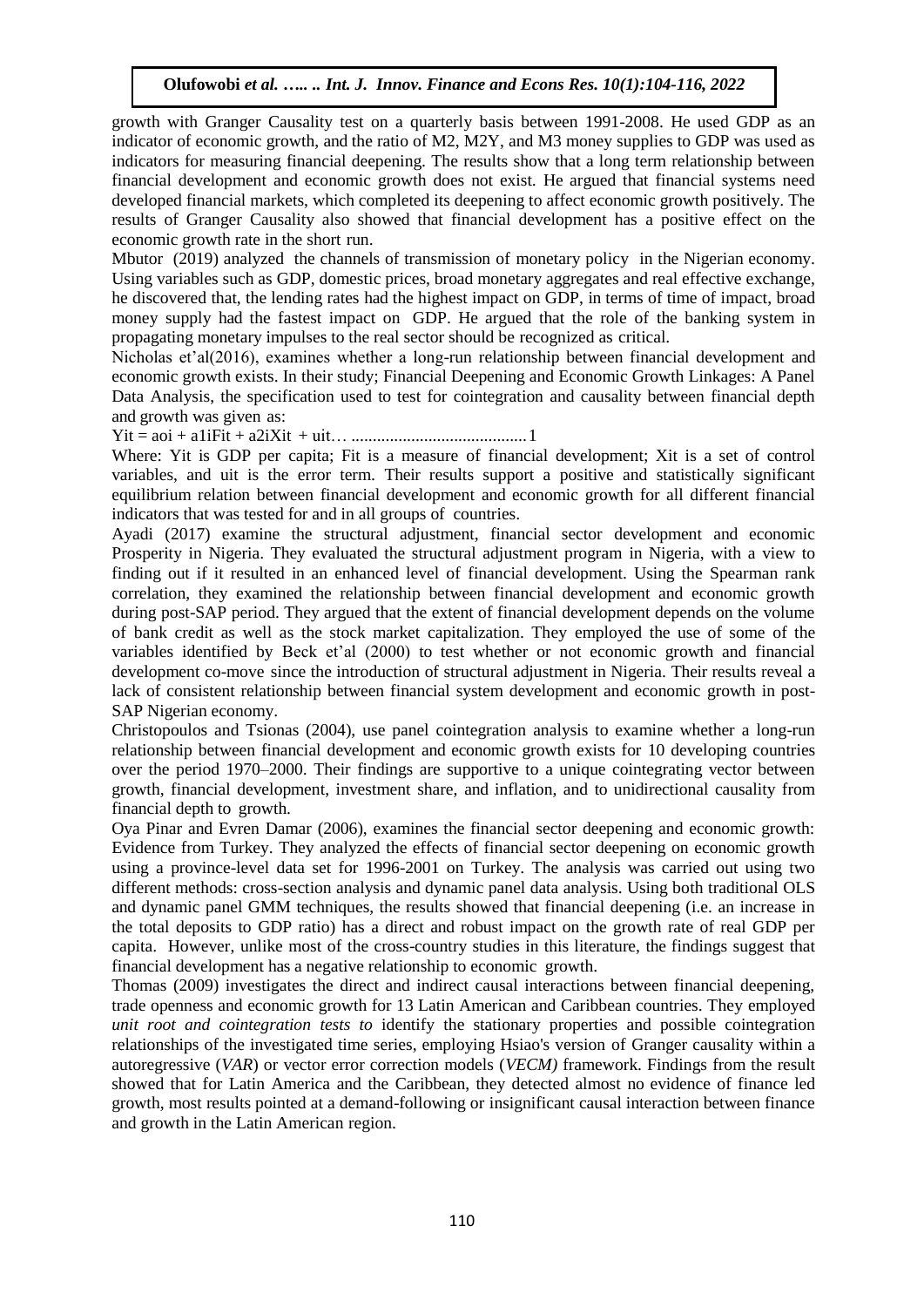#### **METHODOLOGY AND MODEL SPECIFICATION**

The data employed in this study is annual time series data of relevant variables and the data are mainly secondary. The data were collected from publications of the Central Bank of Nigeria (CBN), Federal Office of Statistics (FOS) and World Bank publications. Financial deepening was defined as the ratio of money supply to GDP, and it is a function of money supply to GDP, value of cheques to money supply, ratio of private sector credit to GDP, financial savings to GDP, rate of inflation, real lending rates, deposit money bank assets to GDP, and Currency outside Banks to money supply. The prime lending rates of the banks shall be used to stand for interest rate (the long term interest).

Autoregressive Distributed Lag model (ADL) was used in estimating the parameters of the model. Error Correction Model (ECM) and Vector Error Correction (VEC) model was, the Vector Autoregressive (VAR) model will be used to estimate the parameters of the model.

From Model Specification

**GDP<sup>t</sup> = f (FDt)............................................................................... 1**

FD<sup>t</sup> = (MSGt, PLRt, FSGt, CHM<sup>t</sup> INFt, PCGt, DBGt, COBMt).............................2 Where:

 $GDP_t = Gross$  Domestic Product  $FD_t = Financial$  Deepening

 $MSG_t = \text{Money supply/GDP ratio (M2/GDP) FSG_t} = \text{Financial Savings/GDP ratio (FS/DGP)}$ 

 $CHM_t =$  Value of Cheques Cleared to Money Supply (CHO/MS2)  $PCG_t =$  Ratio of Private Sector Credit to GDP (PSC/GDP

 $DBG_t$  = Ratio of Deposit Money Bank Asset to GDP (DBMA/GDP)  $INF_t$  = Rate of Inflation

 $PLR_t$  = Prime lending rates

 $COBM_t =$  Currency outside Banks to Money Supply ( $COB/MS2$ )

The above variables were logged to take care of non-linear phenomena. Thus, we consider a restricted standard form of our VAR model with lag order k, as:

 $i=1$  $Y_t = \mu + \sum^k$ 

AiYt-1 + εt...................................................2

Where  $Y_t$  is an (n x 1) vector of endogenous variables,  $\mu$  is a vector of constants, while  $Y_{t-1}$  is the corresponding lag term for each of the variables.  $A_i$  is an  $(nxn)$  matrix of autoregressive coefficient vector of  $Y_{t-i}$ ,  $\varepsilon_t$  is a vector of white noise processes.

## **Unit Root Test**

The ADF test, can be defined as follows

∆Y<sup>t</sup> = Y<sup>0</sup> + αt + Φ Yt-1 + ∑ Φ <sup>i</sup>Yt-1 +µ<sup>t</sup> ................................................................ 4 ∆Yt = Y<sup>t</sup> - Yt-1................................................................................................ 5 Where:

 $Y_t$  = dependent variable  $Y_0$  = constant term

 $T =$ trend variable

 $U_t$  = stochastic disturbance term

There are hypotheses to test series H<sub>0</sub>:  $\Phi = 0$  (Yt is non-stationary) H<sub>1</sub>:  $\Phi \neq 0$  (Yt is not nonstationary)

ADF is a regress test using each series own lagged terms with big differences. Many econometric programs satisfy ADF test statistics. If calculated t-value of variable is greater than ADF critical tvalue, then H0 is rejected and thus the data is stationary. It will be compared with the Mckinnon critical values, if ADF test statistic is greater than McKinnon critical values absolutely, the series are stationary at that level.

. This relationship is a strong relationship.

Granger's operational causality definition depends on the hypotheses below:

i. Certain causality is possible only with past causes present time or future time. Cause is always to be come true before the result. In addition, this makes time lagged between causes and results.

ii. Causality can be determined only stochastic process. It is not possible to determine the causality between two deterministic processes.

Y<sup>t</sup> = α + ∑βjXt-j + ∑ ΦiYt-I + U<sup>t</sup> ...........................................................6 X<sup>t</sup> = α + ∑βjYt-j + ∑ ΦiXt-j + Ut.............................................................. 7

In Granger Causality test, there are three possible situations that one directional causality from x to y or y to x, opposite direction between x and y or one affect the other and independency of x and y each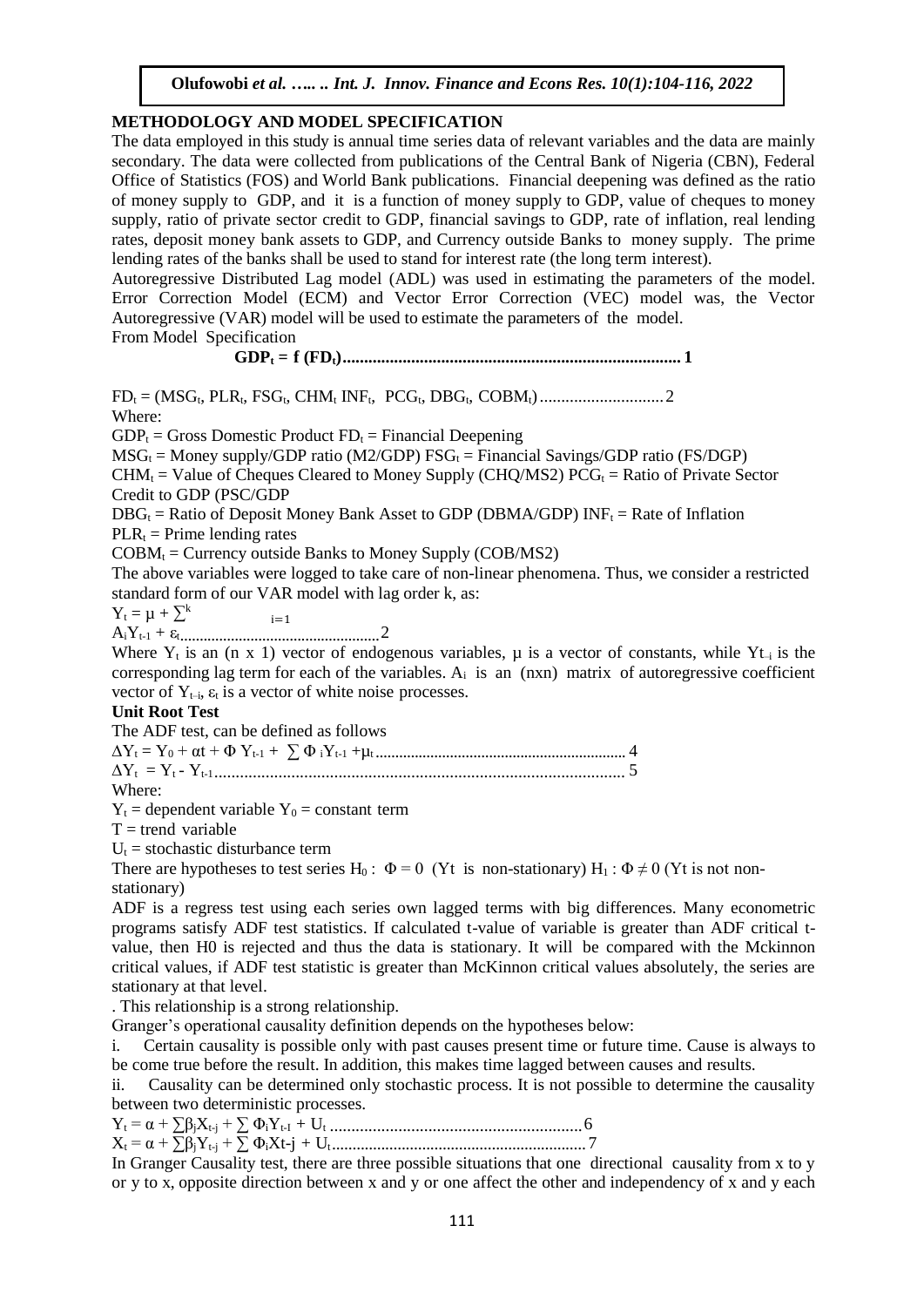other. This situation changes according to the null hypothesis and lagged values randomly in equations above whose parameters are whether equal to zero or not. According to researches, randomly choice makes causality incline to deviations importantly. Indicators of the economic growth and the financial deepening are variables, which are used for Granger Causality test. Moreover, this test can determine the effects of one variable on the other.

#### **RESULT AND DISCUSSION**

Until recently, with the recapitalization in the banking sector which resulted in mergers and acquisitions, increased bank branches and innovations of new products and technology coupled with growth in the capital markets, the Nigerian financial system remained by and large relatively underdeveloped because of lack of financial intermediation and financial deepening which the economy requires for sustained growth. In Nigeria however, the influence of money supply on economic growth can only be taken with mixed reactions. Between 1981 and 1985, the growth rate of the economy measured by the real GDP ranged from 21.3% in 1981 to 3.0% in 1995.

By 1981, the real GDP grew by 26.8% and remained negative till 1994. A simple variance analysis shows that between 1981 and 1996, the mean spread of the GDP was 108.7. However, between 1996 and 2018, the real GDP had a variance of 9.1. The variability of the GDP was much higher before deregulation, while it becomes lower during and after the deregulation of the economy. Both M1 and M2 had little correlation with growth of real GDP before deregulation in 1996. M2 was observed to have a variance of 362.6 and a correlation coefficient of 0.21.

The period 1996-2018 had a lower correlation of 0.16 between broad money (M2) and growth of real GDP. The mean spread of M2 was 289.2 as against 108.7 for the real GDP.

The correlation between M1 and GDP between 1970 and 1996 stood at 0.22 and for 1996- 2018, it was 0.33.

#### **Unit Root Test**

This research work began with the investigation of the time series properties of each variable employed in the study by using both the Augmented Dickey Fuller (ADF) and Phillip Peron (PP) tests to determine the order of integration of the series. Table 4.4 shows that the two tests are consistent, suggesting that GDP, INF, PLR, FSG, PSG, and DMBA are all stationary at first difference which implies that, they all integrated of order one, while MSG, VCM and COBM are stationary at second difference, meaning they are integrated of order two. Since the series are not integrated of the same order, it therefore excludes the possibility of a long run relationship among the variables, which implies the cointegration test is not necessary. Therefore the analysis of this study proceeded with the Vector Autoregressive approach.

| <b>VARIABLES</b> | <b>FULLER TEST</b> | <b>AUGMENTED DICKEY</b> |                                      | PHILIP PERRON TEST<br>(PP) |             |          | Order<br>of<br><b>Integration</b> |
|------------------|--------------------|-------------------------|--------------------------------------|----------------------------|-------------|----------|-----------------------------------|
|                  | <b>Levels</b>      | 1st Difference          | 2 <sub>nd</sub><br><b>Difference</b> | <b>Levels</b>              | 1st Diff    | 2nd Diff |                                   |
| <b>GDP</b>       | -1.914316          | -3.758154               |                                      | -1.978333                  | -4.583836   |          | I(1)                              |
| <b>MSG</b>       | $-2.157673$        | -3.245701               | -4.803433                            | $-2.316620$                | -4.462011   |          | I(2)                              |
| <b>COBM</b>      | $-1.196450$        | -3.646667               | -6.522666                            | -1.121046                  | $-5.191223$ |          | I(2)                              |
| <b>INF</b>       | $-3.259615$        | $-4.120127$             |                                      | $-2.707685$                | -4.153398   |          | I(1)                              |
| <b>PLR</b>       | -3.279916          | -5.083103               |                                      | -3.513118                  | -5.676626   |          | I(1)                              |
| FSG              | -3.172769          | -4.883144               |                                      | -4.121516                  |             |          | I(1)                              |
| <b>VCM</b>       | -1.384435          | $-3.500262$             | -3.754765                            | $-1.972000$                | $-6.845338$ |          | I(2)                              |
| <b>PSG</b>       | -1.444976          | $-7.169413$             |                                      | $-2.486433$                | -5.856403   |          | I(1)                              |
| <b>DMBA</b>      | -2.015773          | $-4.131488$             |                                      | $-2.335235$                | -5.768409   |          | I(1)                              |

**Table 1: Unit Root Test**

*Notes: The ADF and PPT critical value at 5% level is -3.6219*. *All the series had intercepts with trends respectively. The critical values are based on Mckinnon criterion. The optimal lag is selected on the basis of Akaike Information Criterion (AIC). The null hypothesis of the test is: a series has a unit root. The rejection of the null hypothesis is at the 5% level of significance .I() shows the level of integration.*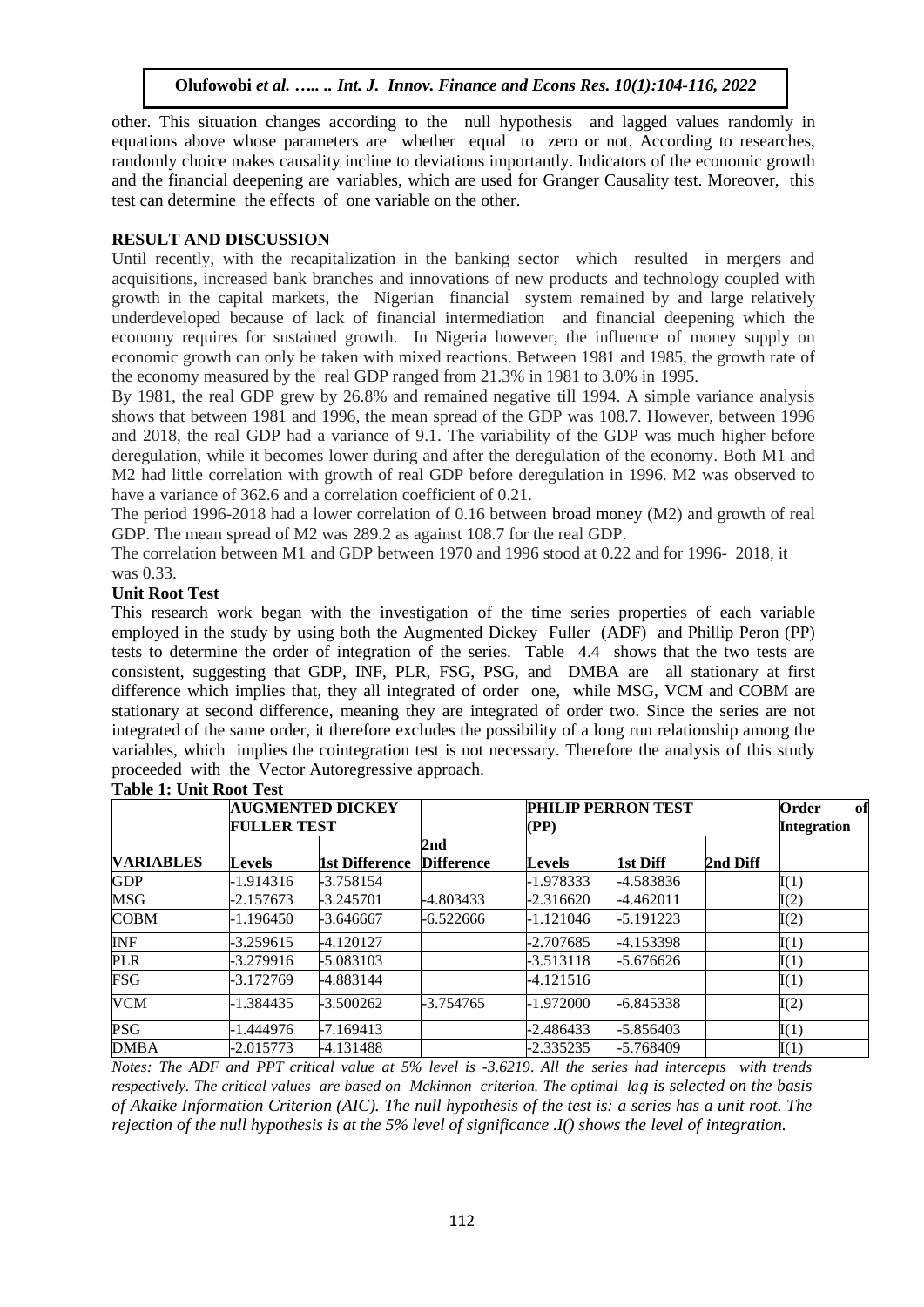#### **Granger Causality**

Since no cointegration relationship exists between GDP and financial deepening, the next step is to examine the direction of causality among the variables. The effect was analyzed using granger causality test as shown in table 2. Only the significant results are reported below.

The results show that a weak unidirectional causality was found running from Financial Savings to GDP, implying that the effect or influence of financial savings to GDP in Nigeria is weak. The results show that Currency outside banks granger causes inflation, implying that the more currency (money) outside the banking sector, the higher the level of inflation, this is in line with the quantity theory of money. There exists a bi-directional causality between GDP and VCM (the ratio of value of cheques cleared to money supply). MSG (ratio of money supply to GDP) granger cause DMB (ratio of deposit money bank asset). Also, PSC (ratio of private sector credit to GDP) granger causes MSG. The causality test also suggests that economic growth proxied by GDP causes PSG (ratio of private sector credit to GDP)) without a feedback.

Null Hypothesis **F**- test **P**- Value FGS does not Granger Cause GDP 3.59504 0.04988  $COB$  does not Granger Cause INF  $6.13604$  0.00986  $COB$  does not Granger Cause MSG  $4.54199$   $0.02628$ PLR does not Granger Cause COB 5.02064 0.01935  $MSG$  does not Granger Cause DMB  $6.2755$  0.0091 DMB does not Granger Cause MSG 4.92775 0.02051 DMB does not Granger Cause VCM 3.76889 0.04418 FGS does not Granger Cause INF 7.72825 0.0041 PLR does not Granger Cause INF 3.65982 0.04766 INF does not Granger Cause PLR 5.95264 0.01098 PSC does not Granger Cause M2 4.77072 0.02267 PSC does not Granger Cause VCM 1.6028 0.23031 GDP does not Granger Cause PSG 14.4276 0.00022 GDP does not Granger Cause VCM 12.0483 0.00055

**Table 2 : Granger causality test**

*Notes: All tests are achieved with a lag length chosen according to the Akaike criterion. The direction of causality is based on the probability value. The smaller p-value indicated the presence of causality***.**

#### **Analysis of Regression Results**

The regression model has a very good statistical fitness judged by high adjusted R-squared values while the t-values indicate the significance of the individual variables at 5% level of significance. The interpretations of the results are made with respect to GDP only.

From Table 4.8, COB, FSG and MSG exhibit a positive and significant relationship with GDP at 5% level of significance. If COB is lagged by one is increased by one unit, GDP will increase by 0.0175 points. Also, if Financial saving (FSG) is lagged by one is increased by one unit, GDP increases by 0.015648 points. When MSG is lagged by one, is also increased by one unit, GDP increases by 0.017852.

VCM, DMB, PLR, have a positive correlation with GDP with little significance. If the previous year's VCM is increased by one unit, GDP will increase by 0.00034 unit points. GDP rises by 22 unit points when DMB lagged once increases by one unit. The result further indicates that if previous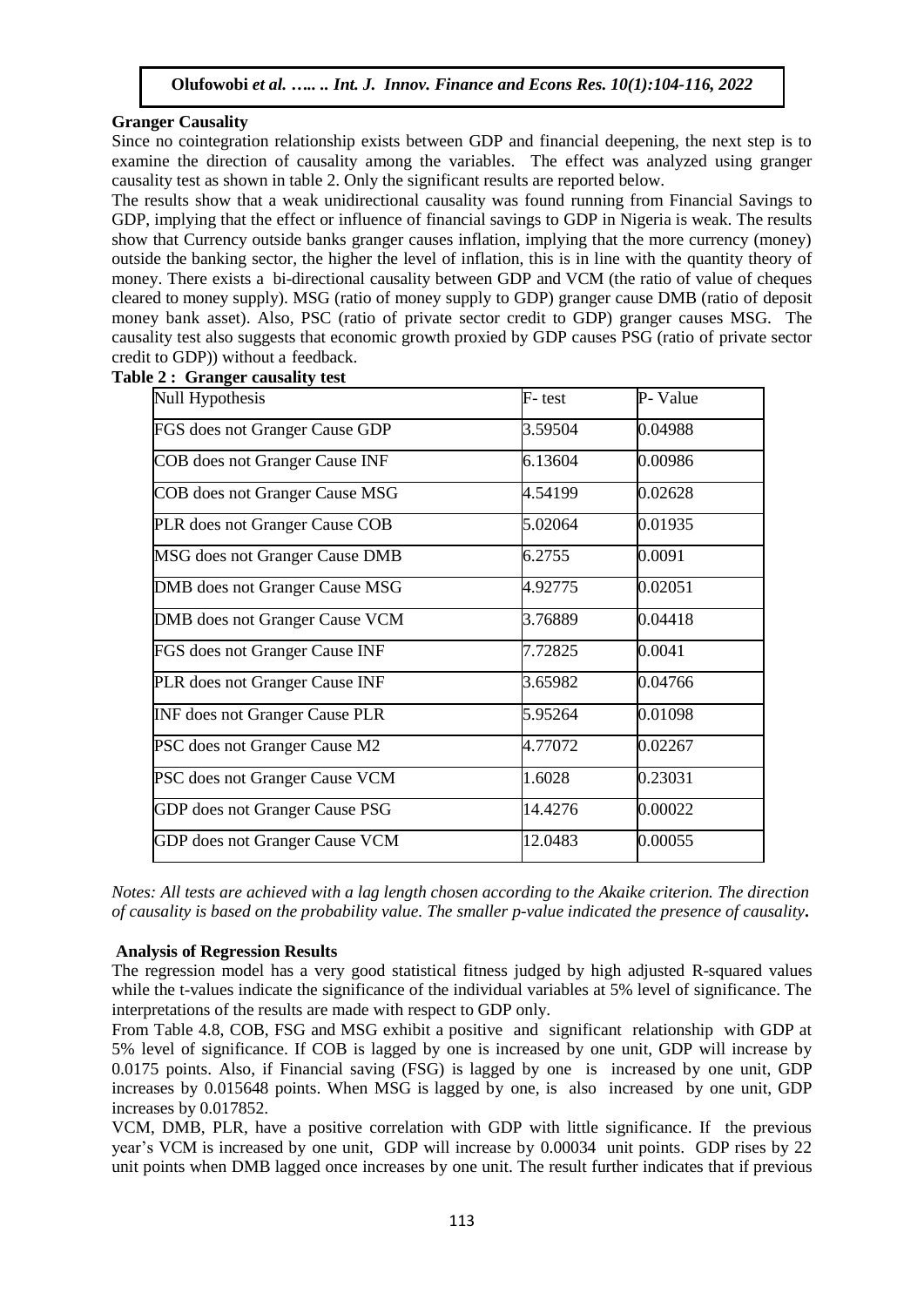year's PLR rises by one unit, GDP will rise by 0.0036 unit points. Increasing FSG by one unit increases GDP by 0.0034 unit points. A positive relationship is observed between INF and GDP. This debunks the recent empirical growth literature of Khan and Senhadji (2001) that there is a negative but nonlinear relationship between inflation and growth.

The implication of the above findings is that, deepening of the financial sector has been able to mobilize and allocate resources to some extent to meet up with investment expenditure that will final translate into meaningful economic growth.

Table 3. Standard errors & t-statistics

| GDP1       |                   | <b>DMB</b><br><b>FS</b>                                                                | COB                  | <b>INF</b>                                                  | M <sub>2</sub>       |                                                 | <b>PLR</b> | VC           |
|------------|-------------------|----------------------------------------------------------------------------------------|----------------------|-------------------------------------------------------------|----------------------|-------------------------------------------------|------------|--------------|
|            |                   |                                                                                        |                      |                                                             |                      |                                                 |            |              |
| $(-1)$     | 0.897740 11.73590 |                                                                                        | -2.898033 0.160378   |                                                             | -16.67490 6.056541   |                                                 | 1.541413   | 60.75840     |
|            |                   | $(0.04752)$ $(4.90191)$                                                                |                      | $(4.15972)$ $(1.50512)$ $(6.35119)$ $(2.93362)$ $(3.28592)$ |                      |                                                 |            | (68.7266)    |
|            |                   | $[18.8932]$ $[2.39415]$ $[-0.69669]$ $[0.10655]$ $[-2.62548]$ $[2.06453]$ $[0.46910]$  |                      |                                                             |                      |                                                 |            | [0.88406]    |
| $DMB(-1)$  | 22 0.008          | $-0.094983$                                                                            | 0.133451             |                                                             | $-0.119883$ 0.204267 | -0.317228 -0.158787                             |            | 3.066472     |
|            |                   | $(0.00584)$ $(0.60260)$                                                                | (0.51136)            |                                                             |                      | $(0.18503)$ $(0.78076)$ $(0.36063)$ $(0.40394)$ |            | (8.44862)    |
|            |                   | $[1.37569] [-0.15762] [0.26097] [-0.64792] [0.26163] [-0.87965] [-0.39309]$            |                      |                                                             |                      |                                                 |            | [0.36296]    |
| $FS(-1)$   | 0.015648 0.050583 |                                                                                        | $-0.254708$ 0.013841 |                                                             | 0.803016             | $-0.088442 - 0.514789$                          |            | $-0.416946$  |
|            |                   | $(0.00313)$ $(0.32261)$                                                                |                      | $(0.27377)$ $(0.09906)$ $(0.41800)$ $(0.19307)$ $(0.21626)$ |                      |                                                 |            | (4.52317)    |
|            |                   | $[1.16658]$ $[0.15679]$ $[-0.93038]$ $[0.13973]$ $[1.92110]$ $[-0.45807]$ $[-2.38042]$ |                      |                                                             |                      |                                                 |            | $[-0.09218]$ |
| $COB(-1)$  |                   | 0.017544 -1.721087                                                                     | 0.133793             | 0.782822                                                    | 2.466214             | -0.976479 -0.035471                             |            | $-11.76171$  |
|            |                   | $(0.00837)$ $(0.86334)$                                                                | (0.73263)            |                                                             |                      | $(0.26509)$ $(1.11860)$ $(0.51668)$ $(0.57873)$ |            | (12.1044)    |
|            |                   | [2.09639] [-1.99351] [0.18262] [2.95306] [2.20474] [-1.88991] [-0.06129]               |                      |                                                             |                      |                                                 |            | $[-0.97169]$ |
| $INF(-1)$  |                   | 0.000587 -0.095609                                                                     | 0.050650             | $-0.006882$ $0.155021$                                      |                      | $-0.032125$ $0.072221$                          |            | 0.517172     |
|            |                   | $(0.00114)$ $(0.11792)$                                                                | (0.10007)            |                                                             |                      | $(0.03621)$ $(0.15279)$ $(0.07057)$ $(0.07905)$ |            | (1.65331)    |
|            |                   | $[0.51330]$ [-0.81078] $[0.50616]$ [-0.19008] [1.01463] [-0.45521] [0.91365]           |                      |                                                             |                      |                                                 |            | [0.31281]    |
| $M2(-1)$   | 0.017852 0.791737 |                                                                                        | 0.379086             | 0.218187                                                    | 0.308691             | 1.090533                                        | 0.824224   | $-2.800844$  |
|            |                   | $(0.00979)$ $(1.01042)$                                                                | (0.85743)            |                                                             |                      | $(0.31025)$ $(1.30915)$ $(0.60470)$ $(0.67732)$ |            | (14.1664)    |
|            |                   | $[-0.80166] [ 0.78357] [ 0.44212] [ 0.70327] [ 0.23579] [ 1.80344] [ 1.21689]$         |                      |                                                             |                      |                                                 |            | $[-0.19771]$ |
| $PLR(-1)$  | 0.003621          | $-0.091557$                                                                            | 0.578981             | 0.195534                                                    | 1.183138             | 0.090347                                        | 0.178028   | 0.103186     |
|            |                   | $(0.00394)$ $(0.40606)$                                                                | (0.34458)            |                                                             |                      | $(0.12468)$ $(0.52611)$ $(0.24301)$ $(0.27220)$ |            | (5.69310)    |
|            |                   | $[0.91995] [-0.22548] [1.68026] [1.56828] [2.24883] [0.37178] [0.65405]$               |                      |                                                             |                      |                                                 |            | [0.01812]    |
| $VC(-1)$   |                   | 0.000338 -0.023984                                                                     | 0.015372             | $-0.003275$ 0.056619                                        |                      | $-0.015524 - 0.009435$                          |            | 0.491751     |
|            |                   | $(0.00021)$ $(0.02117)$                                                                | (0.01796)            |                                                             |                      | $(0.00650)$ $(0.02743)$ $(0.01267)$ $(0.01419)$ |            | (0.29680)    |
|            |                   | $[1.64940]$ [-1.13295] $[0.85570]$ [-0.50389] $[2.06426]$ [-1.22537] [-0.66489]        |                      |                                                             |                      |                                                 |            | [1.65684]    |
| R-squared  | 0.992671 0.776293 |                                                                                        | 0.449858             | 0.873664                                                    | 0.807084             | 0.687162                                        | 0.364677   | 0.829030     |
| Adj. $R^2$ | 0.989251 0.671897 |                                                                                        | 0.193125             | 0.814707                                                    | 0.717056 0.541171    |                                                 | 0.068193   | 0.749243     |

#### **MAJOR FINDINGS**

From the empirical analysis we found out that; financial deepening does not impact or influence economic growth in the short run. However, in the long run there is a significant effect of financial deepening on economic growth. Lending credence to the supply leading hypothesis that financial deepening causes economic growth.

Also, the private sector credit contributes positively to economic growth; however, the level of significance is very low. A positive relationship is observed between inflation and GDP. This result is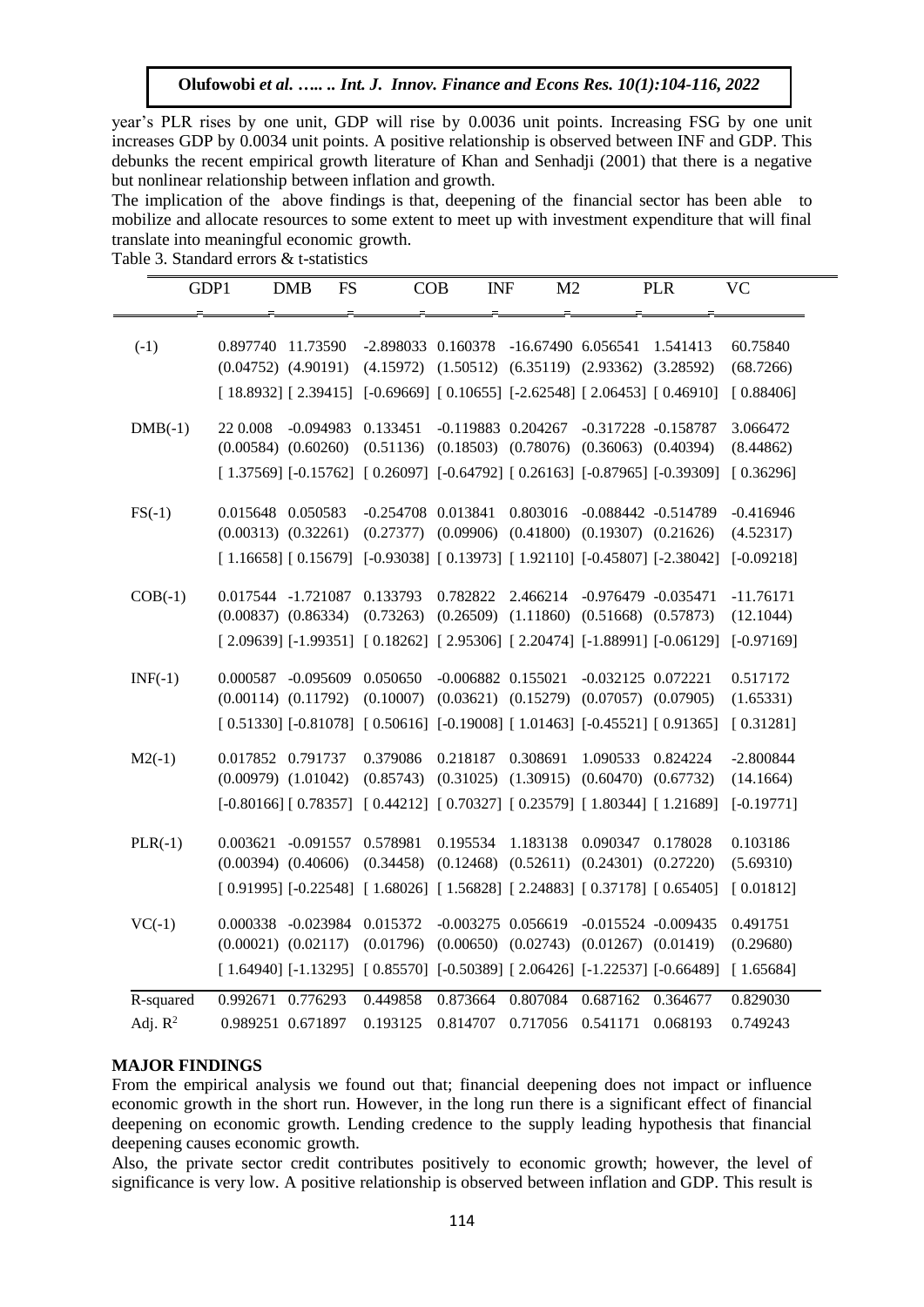in line with the a priori expectations since we normally expect rising inflationary pressures to have a positive effect on growth. Even though there has been clear improvement in the financial sector over the past few decades, the degree of financial development is still below the threshold needed to spur economic growth.

From the demand side, it was also observed that GDP had a positive and significant impact on Deposit Money Bank Asset, Money supply and private sector credit, thereby laying credence to the demand following hypothesis. In the Long-run, there is strong evidence that economic growth is leading financial development when bank credit to private sector is used thereby supporting the demand following hypothesis.

#### **CONCLUSION AND RECOMMENDATIONS**

In this study, we used the structural vector auto-regressive (SVAR) model to analyze the relationship between financial institutions development and Nigeria economic growth, given the two theories; supply leading and demand following hypotheses. The study basically investigated the causality between financial deepening and economic growth. Results showed that in Nigeria some of the indicators of financial deepening; money supply, private sector credit, inflation, favoured the supply leading hypothesis, meaning that financial deepening influenced economic growth. The financial sector has an important role to play in the growth of the Nigerian economy. We also observed some traces of demand following hypothesis with financial deepening variables like private sector credit and deposit money banks responding positively to gross domestic product. However, this study concluded that financial deepening propels economic growth because the variables of financial deepening were more significant in explaining economic growth, therefore supporting the supply leading hypothesis. The following recommendations were suggested:

There should be a determined effort by the monetary authorities to bridge the gap existing between lending rate and deposit rate, foster a moderate rise in nominal rates and stabilize inflationary pressures so that the people will be fully motivated to save in a bid to generate needed loanable funds for investment in Nigeria. Savings must be encouraged and any country that does not encourage savings should forget about making any investment, whether private or public,

There is an urgent need to sustain a higher level of macroeconomic stability in Nigeria, reduce the high incidence of non performing credits ensure that private sector credits are channeled to the real sector of the economy, enhance the level of corporate governance in the financial system.

Based on the findings of the study, another recommendation is that monetary authorities should continue with the policy reforms to consolidate the emerging confidence in the financial system. The financial sector reforms should be intensified; this will create a sound market-oriented financial sector, leading to an increase in the level of financial savings and level of financial activities in the financial markets, which will translate to increased deepening and hence economic growth.

#### **REFERENCES**

- Aghion, P., Bacchetta, P., & Banerjee, A. (2004): Financial deepening and economic development in Malaysia." Economic Papers, 26 (3), 249-260.
- Ayida, O.E. (2017) Structural adjustment, financial development and economic prosperity in Nigeria, *International Journal of Finance and Economics*, (1)9.
- Beck, T., Demirguc. K, & Levine, R (2000). A new database on financial development and structure. *World Bank Economic Review* 14 (3), 597- 605.
- Bencivenga, V.R., & Smith, B.D (1991): "Financial intermediation and endogenous growth". *Review of Economic Studies*, 58(2): 403-44.
- Chang, T., & Caudill, S. B (2005): Financial development and economic growth: The case of Taiwan, Applied Economics, 37, 1329-35.
- Christopoulos, D. K., & Tsionas, E. G. (2004): Financial development and economic growth: Evidence from panel unit root and cointegration tests*, Journal of Development Economics*, 73, 55-74.
- Demetriades, P.O., & Hussein, K.A. (1996). Does financial development cause economic growth? Time series evidence from 16 countries. *Journal of Development Economics*, 51, 387-411.
- Demirgüç, K, & Ross, L (2001) "Stock market development and financial deepening in developing countries: some correlation patterns", the world bank, policy research working Paper 1084.